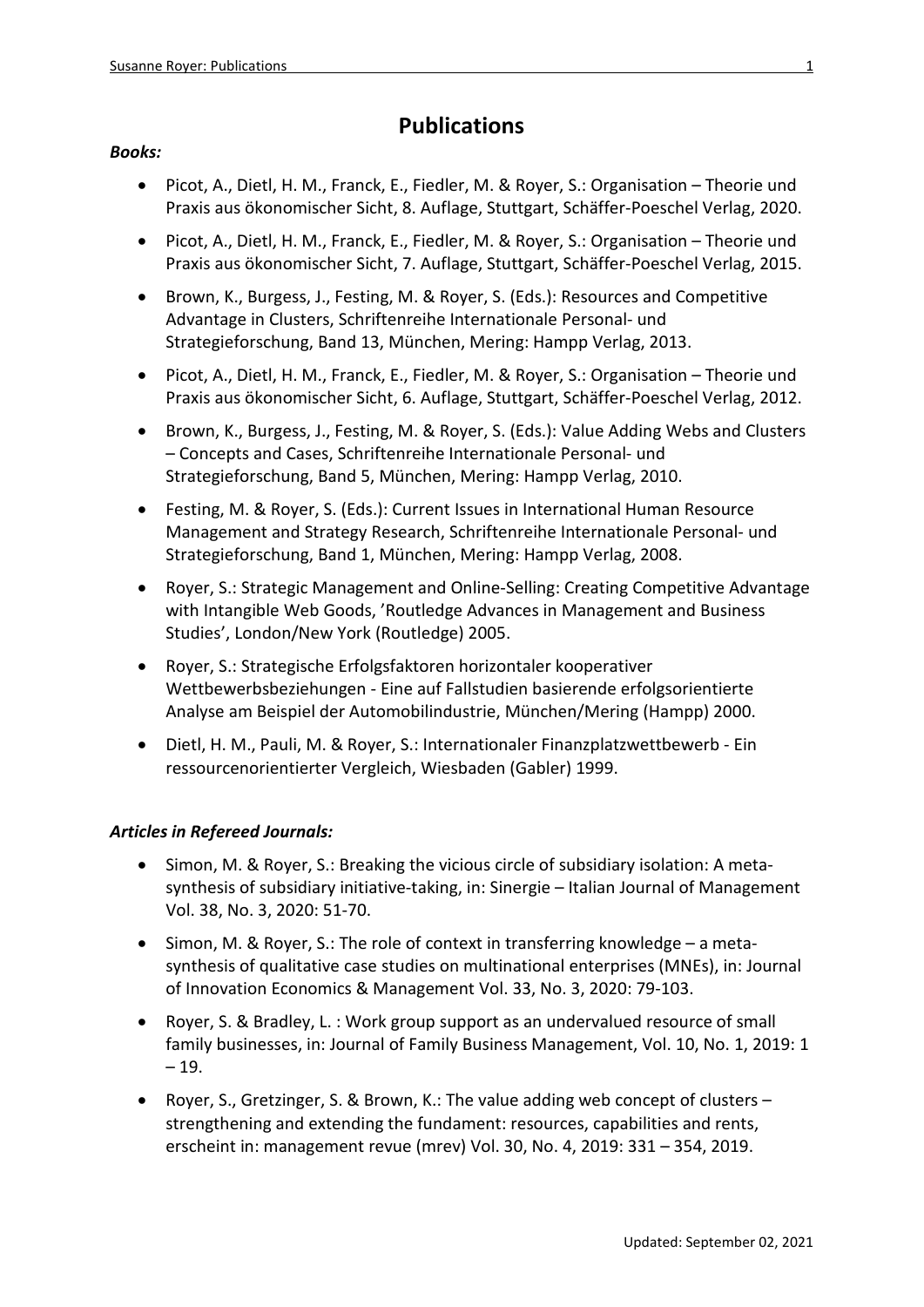- Beckmann, O. C., Royer, S. & Schiavone, F.: Old but sexy: Value creation possibilities of old technology-based businesses, in: Journal of Business Models Vol. 4, No. 2, 2016: 1-21.
- Boyd, B., Royer, S., Pei, R. & Xiaolei, Z.: Knowledge Transfer in Family Business Successions: Implications of Knowledge Types and Transaction Atmospheres, in: Journal of Family Business Management Vol. 5, No. 1, 2015: 17-37.
- Gretzinger, S. & Royer, S.: Relational Resources in Value Adding Webs: The case of a Southern Danish firm cluster, European Management Journal Vol. 32, No. 1, 2014: 117-131.
- Dietl, H.M., Royer, S. & Beckmann, O.C.: Die Bedeutung von Netzwerkkreuzeffekten für den Erfolg der Elektromobilität - Strategische Überlegungen zu möglichen Distributionsarchitekturen, in: Zeitschrift für die gesamte Wertschöpfungskette Automobilwirtschaft (ZfaW) Vol. 16, No. 3, 2013: 14-26.
- Boyd, B. & Royer, S.: The suitability of internal versus external successors: Relevant knowledge types in family business succession, in: International Journal of Management Practice, Vol. 5, No. 4, 2012: 361-382.
- Festing, M., Royer, S. & Steffen, C.: Unternehmenscluster schaffen Wettbewerbsvorteile. Eine Analyse des Uhrenclusters in Glashütte, in: Zeitschrift Führung + Organisation (ZfO), Vol. 81, Heft Nr. 4, 2012, S. 264-272.
- Festing, M., Royer, S. & Steffen, C.: Können Unternehmen durch Cluster Wettbewerbsvorteile realisieren? Eine ressourcenbasierte Analyse des Uhrenclusters Glashütte, in: Zeitschrift für Management (ZfM) Vol. 5, Heft Nr. 2, 2010: 165-185.
- Dietl, H. M., Royer, S. & Stratmann, U.: Value Creation Architectures and Competitive Advantage: Lessons from the European Automobile Industry, in: California Management Review Vol. 51, No. 3, 2009: 24-48.
- Dietl, H. M., Royer, S. & Stratmann, U.: Wertschöpfungsorganisation und Differenzierungsdilemma in der Automobilindustrie, in: Schmalenbachs Zeitschrift für betriebswirtschaftliche Forschung (ZfbF), Vol. 61, Juni 2009, S. 439-462.
- Royer, S., Seeba, H.-G. & Stratmann, U.: Mehrmarken-Franchisesysteme in europäischen Wartungs- und Reparaturmärkten für Pkw - Eine effizienzorientierte und strategische Analyse, in: Zeitschrift für die gesamte Wertschöpfungskette Automobilwirtschaft (ZfaW) Vol. 12, No. 1, 2009: 6-12.
- Royer, S. & Simons, R.: Evolution of Cooperation and Dynamics of Expectations Implications for strategic alliances, in: International Journal of Strategic Business Alliances (IJSBA) Vol. 1, No. 1, 2009: 73-88.
- Dietl, H. M., Franck, E. & Royer, S.: Strategische Wettbewerbsvorteile und Wertschöpfungsorganisation in zwei- und mehrseitigen Dienstleistungsmärkten, in: Zeitschrift Führung + Organisation (ZfO) Vol. 77, No.5, 2008: 332-341.
- Royer, S., Waterhouse, J., Brown, K. & Festing. M.: Employee Voice and Strategic Competitive Advantage in International Modern Public Corporations – an Economic Perspective, in: European Management Journal Vol. 26, No. 4, 2008: 234-246.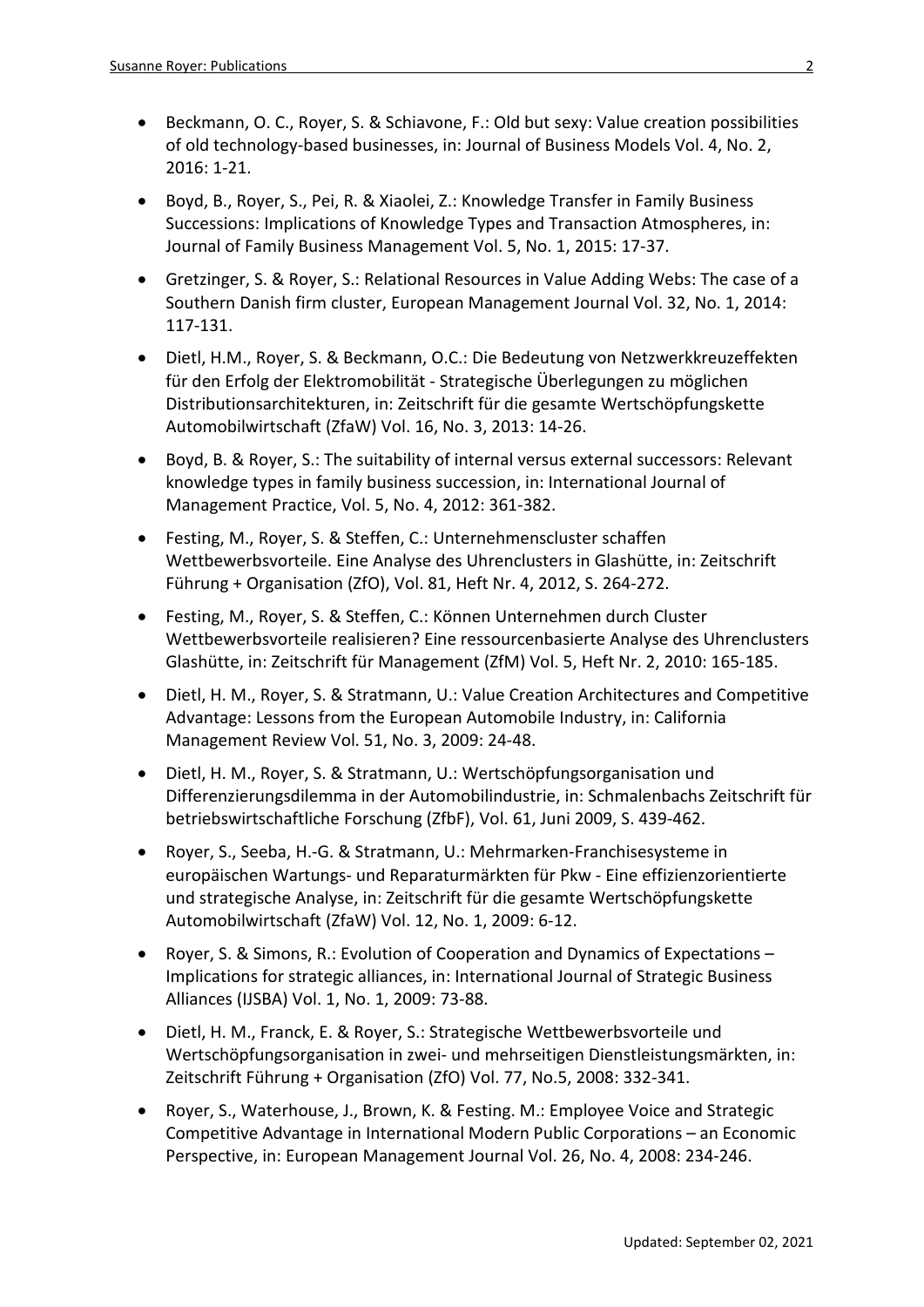- Royer, S., Simons, R., Boyd, B. & Rafferty, A.: Promoting family: A contingency model of family business succession, in: Family Business Review Vol. 21, No. 1, 2008: 15-30.
- Dietl, H. M., Franck, E. & Royer, S.: Strategic competitive advantages and value net organisation – conceptual considerations and organisational recommendations for two- or multi-sided service markets, in: PARADIGM (Journal of Institute of Management Technology, IMT, India) Vol. XII, No.1, Jan.-June 2008: 5-11.
- Royer, S. & Stratmann, U.: Independent entrepreneurs as an obsolete model? considerations for the European automotive repair and service markets, in: International Journal of Globalisation and Small Business Vol. 2, No. 1, 2007: 47-65.
- Festing, M., Eidems, J. & Royer, S.: Strategic Issues and Local Constraints in Transnational Compensation Strategies - An Analysis of Cultural, Institutional and Political Influences, in: European Management Journal Vol. 25, No. 2, 2007: 118-131.
- Simons, R. H. & Royer, S.: Building bridges to successful alliance formation Extending our understanding of performance related determinants focusing on small and medium-sized businesses, in: International Journal of Globalisation and Small Business Vol. 1, No. 3, 2006: 244-256.
- Matiaske, W. & Royer, S.: What makes a job good or poor, in: Management Revue Vol. 16, No. 4, 2005: 434-437.
- Brown, K., Royer, S., Waterhouse, J. & Ridge, S.: Virtual Workforces and the Shifting Frontier of Control, in: The Journal of Industrial Relations (JIR) Vol. 47, No. 3, 2005: 310-325.
- Dietl, H. M. & Royer, S.: Intra-System Competition and Innovation in the International Videogame Industry, in: Innovation: Management, Policy & Practice Vol. 5, No. 2/3, 2003: 158-169.
- Royer, S., Simons, R. H. & Waldersee, R. W.: Perceived Reputation and Alliance Building in the Public and Private Sector, in: International Public Management Journal Vol. 6, No. 2, 2003: 199-218.
- Dietl, H. M. & Royer, S.: Indirekte Netzwerkeffekte und Wertschöpfungsorganisation. Eine Untersuchung der transaktionskostentheoretischen Effizienz und strategischer Wettbewerbsvorteile am Beispiel der Videospielbranche, in: Zeitschrift für Betriebswirtschaftslehre (ZfB) Vol. 73, No. 4, 2003: 407-429.
- Royer, S. & van der Velden, R.: Economics, E-Commerce and Strategy Development Resources and Rent Creation for Digital Good Providers in the Internet, in: International Journal of Management and Decision Making Vol. 4, Nos. 2/3, 2003: 116-132.
- Royer, S.: Successful Horizontal Alliances between Competitors Evidence from the Automobile Industry, in: International Journal of Human Resources Development and Management Vol. 2, Nos. 3/4, 2002: 445-462.
- Dietl, H. M. & Royer, S.: Different Patterns of Value-Creation in the Portal Industry, in: International Journal of Services Technology and Management Vol. 2, Nos. 3/4, 2001: 237-251.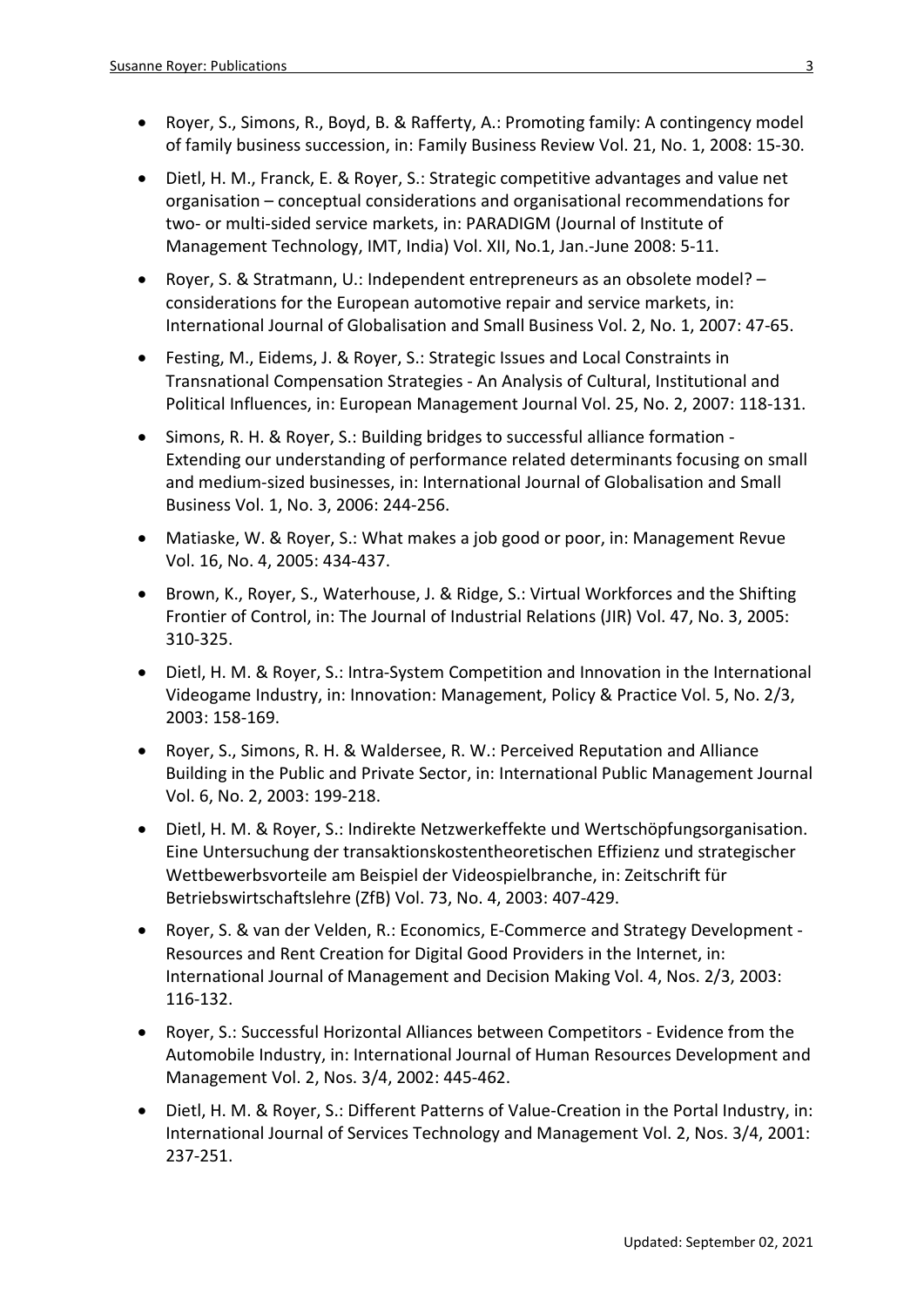• Dietl, H. M. & Royer, S.: Management virtueller Netzwerkeffekte in der Informationsökonomie, in: Zeitschrift Führung + Organisation Vol. 69. No. 6, 2000: 324-331.

#### *Chapters in Editorials & Conference Proceedings:*

- Brown, K.; Burgess, J., Gretzinger, S., Bruun Ingstrup, M. & Royer, S.: Editorial, in: International Journal of Globalisation and Small Business, Vol. 10, No. 4, 2019: 293- 297.
- Gretzinger, S., Royer, S., Matiaske, W., Burgess, j. & Brown, K.: Editorial, in: International Journal of Globalisation and Small Business, Vol. 10, No. 2, 2019: 101- 104.
- Boyd, B., Royer, S. & Goto, T.: Competitive advantage in long-lived family firms: Implications of market characteristics and strategically relevant knowledge, in: Memili, E. & Dibrell, C. (Eds.): The Palgrave Handbook of Heterogeneity among Family Firms, Palgrave Macmillan, 2018: 961-1000.
- Rohde, S., Royer, S. & Burgess, J.: Exploiting locational resources in a world of global value chains: Strategic considerations for clustered firms and cluster managers, in: Connell, J., Agarwal, R., Sushil & Dhir, S. (Eds.): Global Value Chains, Flexibility and Sustainability, Springer, 2018: 15-31.
- Gretzinger, S. & Royer, S.: Adding Social Capital Considerations to the Value Adding Web Concept of Clusters, in: Fietze, S., Holtmann, D. & Schramm, F. (Hrsg.): Zwischen Provinzen und Metropolen – Stationen einer sozioökonomischen Reise, Festschrift für Wenzel Matiaske, Augsburg, München: Hampp Verlag, 2018: 57-67.
- Brown, K., Burgess, J., Festing, M. & Royer, S.: Resources and Competitive Advantage in Clusters: An Introduction, in: Brown, K., Burgess, J., Festing, M. & Royer, S. (Eds.): Resources and Competitive Advantage in Clusters, Schriftenreihe Internationale Personal- und Strategieforschung, Band 13, München, Mering: Hampp Verlag, 2013: 3-10.
- Brown, K., Burgess, J., Festing, M. & Royer, S.: Resources and Competitive Advantage in Clusters: Agenda for Change, in: Brown, K., Burgess, J., Festing, M. & Royer, S. (Eds.): Resources and Competitive Advantage in Clusters, Schriftenreihe Internationale Personal- und Strategieforschung, Band 13, München, Mering: Hampp Verlag, 2013: 222-225.
- Festing, M. & Royer, S.: Transnationale Vergütung Der Einfluss von Machtbeziehungen in multinationalen Unternehmen, in: Hoßfeld, H. & Ortlieb, R.: Macht und Employment Relations – Festschrift für Werner Nienhüser, München, Mering: Hampp Verlag, 2013: 259-264.
- Royer, S. & Gutjar, C.: Competitiveness and Efficiency of Distribution Architectures: Case-based Findings from the Fashion Industry, in: Morley, M. J. (ed.): Proceedings of the 11th World Congress of the International Federation of Scholarly Associations of Management, University of Limerick, Ireland, 2012 (ISBN 978-1-907300-05-9).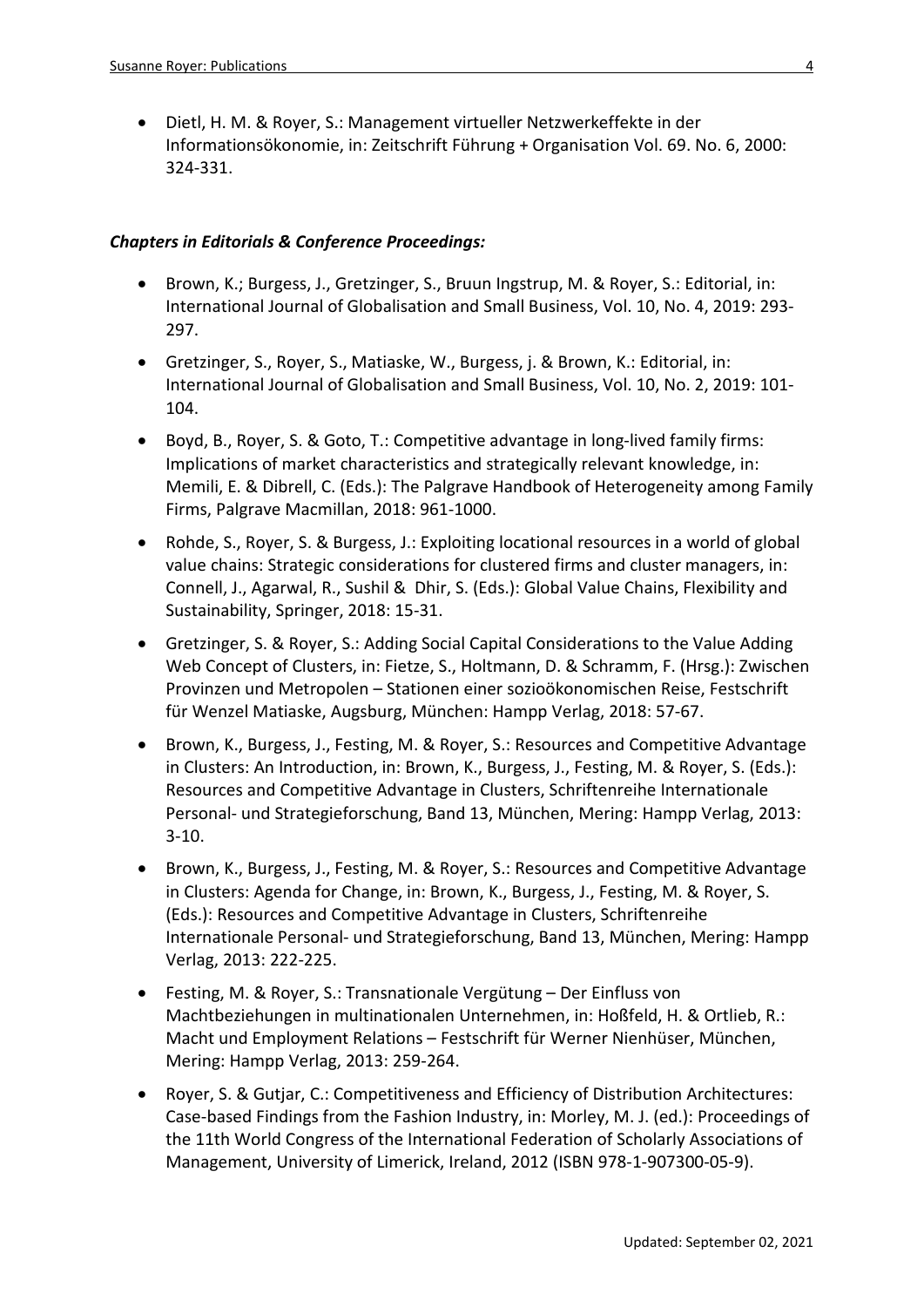- Gutjar, C. & Royer, S.: Automotive Distribution in Russia and Germany A comparison from a strategic perspective, in: Проблемы технической эксплуатации и автосервицеа подвижного состава автомобилного транспорта - сборник научных трудов. МАДИ Университет (Konferenzband der70th Research Conference at the Moscow Automobile and Road Construction Institute, State Technical University), Moskau, Russland, 2012, S. 12-17.
- Gretzinger, S. & Royer, S.: Social and symbolic capital in firm clusters: An empirical investigation of relational resources and value creation, in: Conference Proceedings of the ECONOMICS AND MANAGEMENT OF NETWORKS Conference at the Frederick University in LIMASSOL, Cyprus December 2011. (http://emnet.univie.ac.at/uploads/media/Gretzinger\_Royer.pdf)
- Royer, S. & Bradley, L. M.: Providing a better work environment for competitive advantage – Conceptual considerations linking commitment and firm-specific human resources, in: Proceedings of ANZAM (Australian and New Zealand Academy of Management), Adelaide, December 2010.
- Brown, K., Burgess, J., Festing, M. & Royer, S.: Single Firms, Public Policy and Industry Clusters: Some Reflections on the Field, in: Brown, K., Burgess, J., Festing, M. & Royer, S. (Eds.): Value Adding Webs and Clusters – Concepts and Cases, Schriftenreihe Internationale Personal- und Strategieforschung, Band 5, München, Mering: Hampp Verlag, 2010: 1-9.
- Brown, K., Burgess, J., Festing, M., Royer, S., Steffen, C., Waterhouse, J. & Keast, R.: Conceptualising Clusters as Overlapping Value Adding Webs, in: Brown, K., Burgess, J., Festing, M. & Royer, S. (Eds.): Value Adding Webs and Clusters – Concepts and Cases, Schriftenreihe Internationale Personal- und Strategieforschung, Band 5, München, Mering: Hampp Verlag, 2010: 10-42.
- Festing, M., Royer, S. & Steffen, C.: Case Studies on Mechanical Watch Clusters, in: Brown, K., Burgess, J., Festing, M. & Royer, S. (Eds.): Value Adding Webs and Clusters – Concepts and Cases, Schriftenreihe Internationale Personal- und Strategieforschung, Band 5, München, Mering: Hampp Verlag, 2010: 126-171.
- Brown, K., Burgess, J., Festing, M. & Royer, S.: Lessons from Concepts and Cases in the Field of Industry Clusters, in: Brown, K., Burgess, J., Festing, M. & Royer, S. (Eds.): Value Adding Webs and Clusters – Concepts and Cases, Schriftenreihe Internationale Personal- und Strategieforschung, Band 5, München, Mering: Hampp Verlag, 2010: 172-183.
- Brown, K., Burgess, J., Festing, M., Keast, R., Royer, S., Steffen, C. & Waterhouse, J.: Public Policies to Enhance Cluster Development, in: [Jayachandran,](http://www.routledge.com/books/search/author/c_jayachandran/) C., [Thorpe,](http://www.routledge.com/books/search/author/michael_thorpe/) M., [Subramanian,](http://www.routledge.com/books/search/author/ram_subramanian/) R. & [Nagadevara,](http://www.routledge.com/books/search/author/vishnuprasad_nagadevara/) V. (Hrsg.): Business Clusters: Partnering for Strategic Advantage, Routledge/Taylor and Francis, New Delhi, India, 2010: 260-280.
- Royer, S.: Drei Länder, drei Unis, ein Ziel: Distance Learning Projekte am Internationalen Institut für Management der Universität Flensburg, in: Fröhlich, W. Laumann, M. (Hrsg.): Bildungshauptstadt Flensburg. Eine Region bildet sich..., München, Mehring: Hampp Verlag, 2009: 53-63.
- Royer, S. & Steffen, C.: German Australian Research Project on Clusters (GAPCluster) – Ein internationales Forschungsprojekt zur Untersuchung von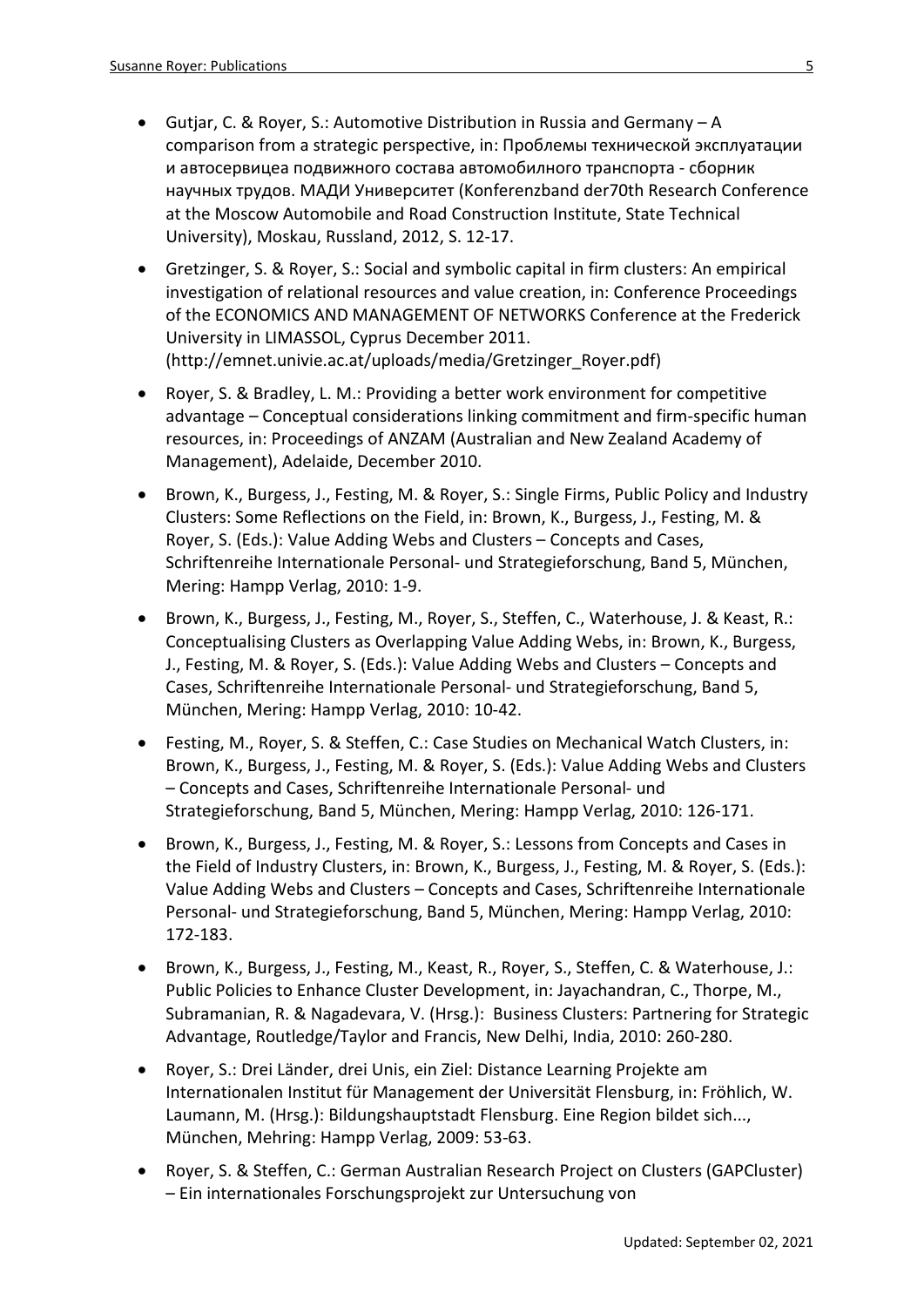Unternehmensclustern, in: Fröhlich, W. Laumann, M. (Hrsg.): Bildungshauptstadt Flensburg. Eine Region bildet sich..., München, Mehring: Hampp Verlag, 2009: 79-90.

- Bradley, L. M., Royer, S. & Eckardt, F.: Strategic competitive advantage and work life balance culture: Is there a link? In: Proceedings of ANZAM (Australian and New Zealand Academy of Management), Auckland, December 2008.
- Festing, M. & Royer, S.: International Human Resource Management and Strategy as Mutually Stipulating Fields of Investigation – An Introductory Discourse, in: Festing, M. & Royer, S. (Eds.): Current Issues in International Human Resource Management and Strategy Research, Schriftenreihe Internationale Personal- und Strategieforschung, Band 1, München, Mering: Hampp Verlag, 2008: 3-8.
- Royer, S. & Stratmann, U.: Value Net Organisation and Strategic Competitive Advantage: The case of value net design in car repair and maintenance services in Europe, in: Festing, M. & Royer, S. (Eds.): Current Issues in International Human Resource Management and Strategy Research, Schriftenreihe Internationale Personal- und Strategieforschung, Band 1, München, Mering: Hampp Verlag, 2008: 9- 57.
- Brown, K., Burgess, J., Festing, M., Royer, S., Steffen, C. & Waterhouse, J.: Single Firms and Competitive Advantage – Context analysis identifying the embeddedness of a winery in the Hunter Valley, in: Festing, M. & Royer, S. (Eds.): Current Issues in International Human Resource Management and Strategy Research, Schriftenreihe Internationale Personal- und Strategieforschung, Band 1, München, Mering: Hampp Verlag, 2008: 157-177.
- Festing, M., Eidems, J. & Royer, S.: Compensation Strategies in Multinational Corporations – The Impact of Resource Dependencies, in: Festing, M. & Royer, S. (Eds.): Current Issues in International Human Resource Management and Strategy Research, Schriftenreihe Internationale Personal- und Strategieforschung, Band 1, München, Mering: Hampp Verlag, 2008: 119-140.
- Brown, K., Burgess, J., Festing, M., Royer, S., Steffen, C. & Waterhouse, J.: Towards a New Conceptualisation of Clusters, in: Proceedings of ANZAM (Australian and New Zealand Academy of Management), Sydney, December 2007.
- Royer, S., Bumbieris, M., Kittel-Wegner, E. & Hine, D.: The Application of Leximancer, a Relational Content Analytical Tool in Enterprise Research - Description and Evaluation on the Basis of an Australian-German Research Project , in: Hine, D. & Carson, D. (Eds.) Innovative Research Methodologies, Edward Elgar Publishing, 2007: 279-302.
- Royer, S.: Editorial, in: International Journal of Globalisation and Small Business, Vol. 2, No. 1, 2007: 1-4.
- Royer, S., Waterhouse, J., Brown, K. & Festing, M.: Whose voice gets heard? Shareholder Value vs. Stakeholder Value in International Modern Public Corporations, in: DeCieri, H./Bardoel, A./Barrett, R./Buttigieg, D./Rainnie, A./Mclean, K.: Socially responsive, socially responsible approaches to employment and work, Proceedings for the ACREW/KLC Conference 2006, jointly hosted by the Australian Centre for Research in Employment and Work, Monash University and the Department of management, King's College London.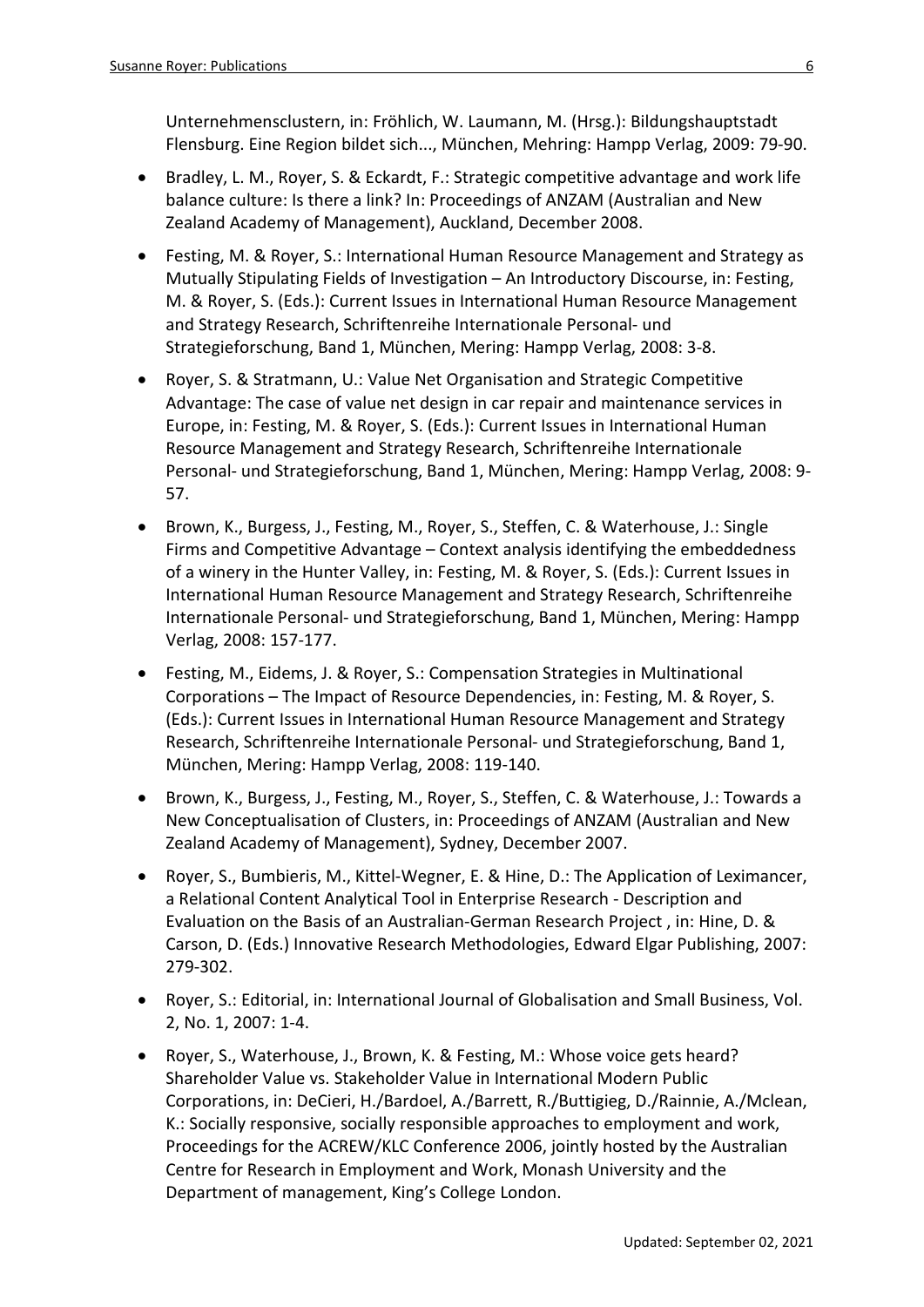- Royer, S.: Small Business in a Global Environment an Introduction, in: International Journal of Globalisation and Small Business, Vol. 1, No. 1, 2004: 1-6.
- Royer, S. Implications of E-Commerce on Management and Decision Making Introduction to the Special Issue of IJMDM, in: International Journal of Management and Decision Making, Vol. 4, Nos. 2/3, 2003: 113-116.
- Royer, S. & Simons, R. H.: The Determinants of Alliance Formation, in: Proceedings of ANZAM (Australian and New Zealand Academy of Management), Freemantle, WA, Australien, 2003.
- Royer, S.: Organizational and Strategic Analysis of the Development of the International Videogame Industry, in: Proceedings of ANZAM (Australian and New Zealand Academy of Management), Beechworth/Victoria, Australien, 2002.
- Dietl, H. M. & Royer, S.: Unternehmenszusammenschlüsse, in: Handwörterbuch Unternehmensrechnung und Controlling, 4.Aufl., hrsg. v. H.-U. Küpper und A. Wagenhofer, Stuttgart (Schäffer-Poeschel), 2002: 686-693.
- Royer, S. & van der Velden, R.: Korreferat zum Beitrag "Grundlagen einer dynamischen Theorie der Kompetenzentwicklung zur Sicherung von Kompetenzvorteilen im Zeitablauf" von Heike Proff, Aktionsfelder des Kompetenz-Managements - Ergebnisse des II. Symposiums Strategisches Kompetenz-Management, hrsg. v. K. Bellmann/ J. Freiling/ P. Hammann/ U. Mildenberger, Wiesbaden (Deutscher Universitätsverlag), 2002: 195-204.
- Royer, S.: Wriebe, C. M.: Netzwerkstrategien als symbiotische Kooperationen, in: Management Revue, 3, 2002: 217-221.
- Dietl, H. M., Pauli, M. & Royer, S.: Finanzzentren in Europa: Standortfaktoren im Vergleich, in: Handbuch Europäischer Kapitalmarkt, hrsg. v. D. Hummel und R. Breuer, Wiesbaden (Gabler), 2001: 85-100.
- Dietl, H. M. & Royer, S.: Strategien in Informations- und Kommunikationsbranchen: Über den Umgang mit Netzwerkeffekten, Lock-in-Situationen und First-Mover-Vorteilen, in: Weber, W. (Hrsg.): Forschungs-Forum Universität Paderborn, Paderborn: Bonifatius, 2000: 86-90.
- Royer, S.: Strategic Aspects of Horizontal Competitive Co-operation, in: Proceedings of ANZAM (Australian and New Zealand Academy of Management), Hobart/Australien 1999.

## *Working Papers:*

- Beckmann, O. C. & Royer, S.: Business Models and the Impact of Different Market Contexts: Towards an analytical framework for researchers and practitioners, Danish-German Research Paper No. 5, Flensburg/ Sønderborg/Kolding, August 2016.
- Royer, S., Festing, M., Steffen, C., Brown, K., Burgess, J. & Waterhouse, J.: The Value Adding Web at Work – Developing a toolbox to analyse firm clusters, Danish-German Research Paper No. 1, Flensburg/ Sønderborg, September 2009.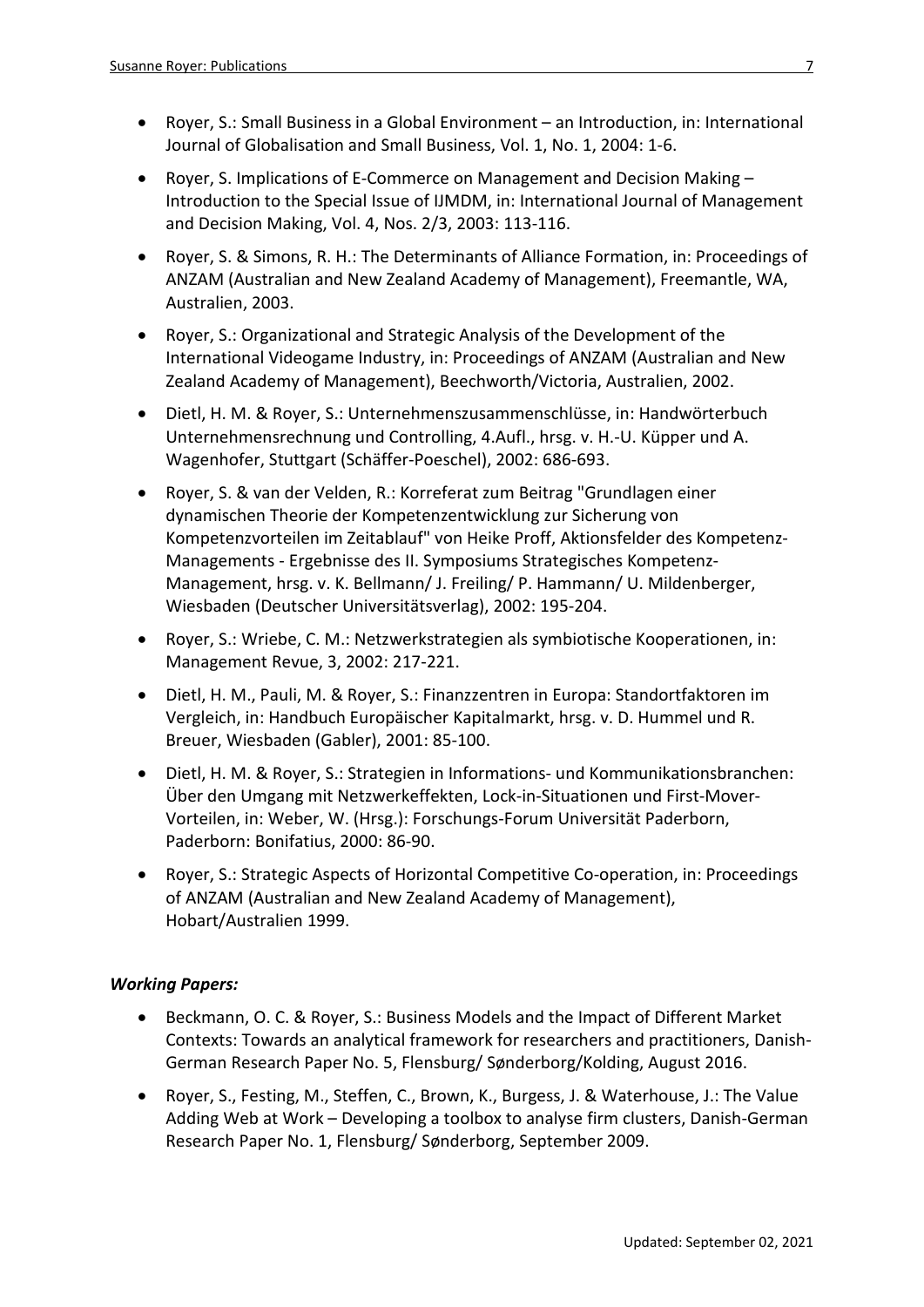- Dietl, H. M., Royer, S. & Stratmann, U.: From Vertical Integration to Complex Value Nets: A new approach to assessing distribution strategies, ICDP Discussion Paper, July 2008.
- Brown, K., Burgess, J., Festing, M., Royer, S., Steffen, C. & Waterhouse, J.: The Value Adding Web A Multi-level Framework of Competitive Advantage Realisation in Firm-Clusters, ESCP-EAP Working Paper Nr. 27, Berlin, September 2007.
- Dietl, H. M., Royer, S. & Stratmann, U.: Wertschöpfungsorganisation und Differenzierungsdilemma in der Automobilindustrie Working, Paper No. 64, Institute for Strategy and Business Economics, University of Zurich Working Paper Series, ISSN 1660-1157, May 2007.
- Festing, M., Eidems, J., Royer, S. & Kullak, F.: When in Rome pay as the Romans Pay? Considerations about a transnational compensation strategy for managers, ESCP-EAP Working Paper Nr. 21, Berlin, January, 2007.
- Dietl, H. M., Franck, E. & Royer, S.: Strategische Wettbewerbsvorteile und Wertschöpfungsorganisation - Konzeptionelle Überlegungen und Gestaltungsempfehlungen für zwei- und mehrseitige Dienstleistungsmärkte, Working Paper No. 63, Institute for Strategy and Business Economics, University of Zurich Working Paper Series, ISSN 1660-1157, December 2006.
- Royer, S., Simons, R. H. & Waldersee, R. W.: Perceived Partner Reputation and Strategic Alliance Structuring: Comparing Public and Private Sectors Working Paper in the Australian Center in Strategic Management in the School of Management, Joint Working Paper Series, Brisbane, 2001.
- Royer, S.: Horizontal Collaboration Between Competitors: Evidence from the Automobile Industry, Working Paper No. 5, Australian Center in Strategic Management and School of Management, Joint Working Paper Series, Brisbane, 2000.
- Dietl, H. M., Pauli, M. & Royer, S.: Frankfurts Position im internationalen Finanzplatzwettbewerb - Eine ressourcenorientierte Analyse, CFS Working Paper No. 1999/10, Institut für Kapitalmarktforschung, Center for Financial Studies an der Johann Wolfgang Goethe Universität.

## *Newspaper Articles and other Publications:*

- Dietl, H. M., Pauli, M., Royer, S. & van der Velden, R.: Lehrstuhl für ABWL, insbesondere Organisation und Internationales Management (1996-2003), in: Sureth-Sloane, C. (Hrsg.): Die Fakultät für Wirtschaftswissenschaften an der Universitär Paderborn – Zeitzeugen geben Einblicke in den Werdegang ihrer Fakultät, Detmold: Eusl Verlag, 2017: 137-140.
- Royer, S.: Schlussworte zur Tagung "Strukturwandel in der 2. Hälfte des 20. Jahrhunderts – Forschungsstand, Projekte und Gegenwartsinteresse", in: Danker, U., Harbeke, T. & Lehmann, S. (Hrsg.): Strukturwandel in der zweiten Hälfte des 20. Jahrhunderts, Beiträge zur Zeit- und Regionalgeschichte, Band 2, Neumünster/Hamburg: Wachholtz Verlag, 2014: 306-311.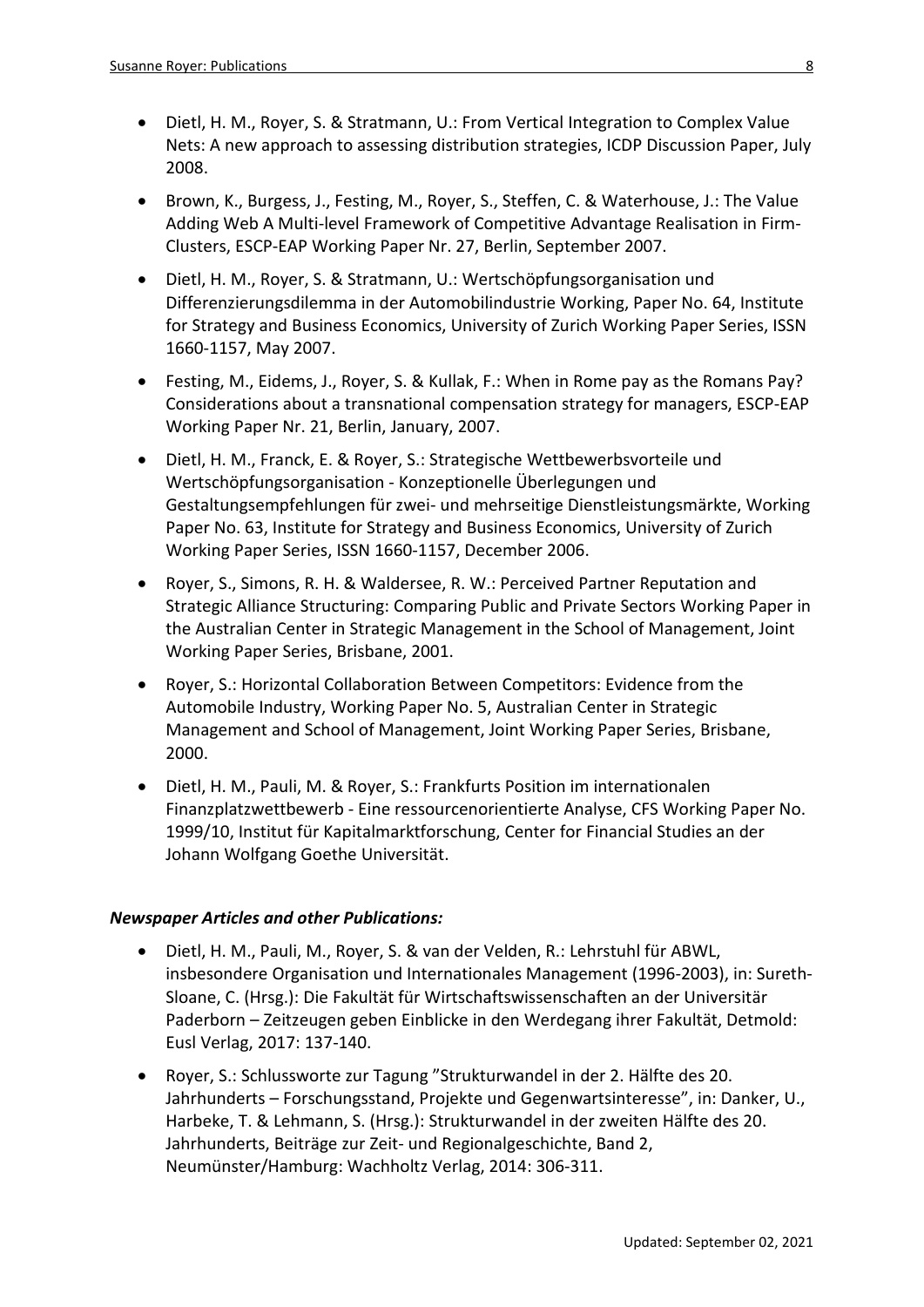- Boyd, B. & Royer, S.: Interne eller eksterne ledere? En undersøgelse af familievirksomheders muligheder for at bevare viden ved ledelsesskift, in: in: PLUK fra forskningen i Sønderjylland, September 2013: 6-10.
- Gretzinger, S. & Royer, S.: Social kapital i regionale netværk skaber værdi Den sønderjyske mekatronikklynge, in: PLUK fra forskningen i Sønderjylland, Mai 2012: 15-19.
- Gutjar, C., Glodek, P. & Royer, S.: Sales Channels in Russia and Poland What Lessons to be learnt? ICDP Research Report 03/11, Solihull, UK, 2011.
- Royer, S. & Stratmann, U.: Netzbewegungen: Händlernetze Die Anzahl von Vertriebs- und Servicestandorten in Europa hat sich kaum verändert, gewandelt haben sich die Eigentümerstrukturen, in: Autohaus 17, 2010: 52-53.
- Royer, S. & Stratmann, U.: Paläste in roten Zahlen Direktvertrieb in Europa, in: Autohaus 7, 2010: 32-33.
- Royer, S., Stratmann, U. & Gutjar, C.: ZARA: Vertical Integration the secret of success in distribution, ICDP Management Briefing 76, 2009.
- Royer, S., Seeba, H.-G. & Stratmann, U.: Zerfall und Konzentration TOP 25 Händlergruppen in Europa, in: Autohaus 18, 2009: 36-37.
- Glodek, P., Royer, S. & Stratmann, U.: After-Sales Networks in Poland: Structures, competition, and prospects, ICDP Management Briefing 75, 2009.
- Royer, S., Stratmann, U. & Gutjar, C.: A new Klondike? Recent developments in the Russian car market, ICDP Management Briefing 74, 2009.
- Royer, S. & Stratmann, U.: The Scandinavian Market, ICDP Management Briefing 73, 2009.
- Royer, S., Stratmann, U. & Gutjar, C.: Hektischer Aufbau: Autodistribution in Russland – Hersteller und Vertriebsnetze, in: Autohaus 10, 2009: 30-31.
- Royer, S., Stratmann, U. & Gutjar, C.: Die Masse soll's machen Margen- und Bonussysteme in Europa, in: Autohaus 10, 2009: 22-23.
- Royer, S. & Stratmann, U.: Push-System nicht zeitgemäß: Neuwagendistribution Die Krise in der Automobilindustrie legt deutliche Defizite offen, in: Autohaus 7, 2009: 30-31.
- Royer, S. & Stratmann, U.: Wettbewerbszange, in: Autohaus 19, 2008: 60-61.
- Glodek, P., Stratmann, U., Royer, S. & Bozon, L.: Used Cars in Poland, ICDP Management Briefing 64, 2008.
- Groening, Y. & Royer, S.: Telemanagement für hochqualifizierte Mitarbeiter: Koordinations- und Kontrollmechanismen für die erfolgsorientierte Steuerung standortverteilter Arbeit, in: BL Aktuell, Ausgabe 3/2000: 3-5.
- Groening, Y. & Royer, S.: Eine Einführung in das Telemanagement Kontrolle von Mitarbeitern fern des Unternehmensstandorts, in: BL Aktuell, Ausgabe 2/2000: 3-5.
- Dietl, H. M., Pauli, M. & Royer, S.: Exportschlager Universalbankensystem. Institutioneller Rahmen bietet Banken Entwicklungsfreiheit, Die Bank der Zukunft, Verlagsbeilage zur Frankfurter Allgemeinen Zeitung, 22.03.1999: 1-2.